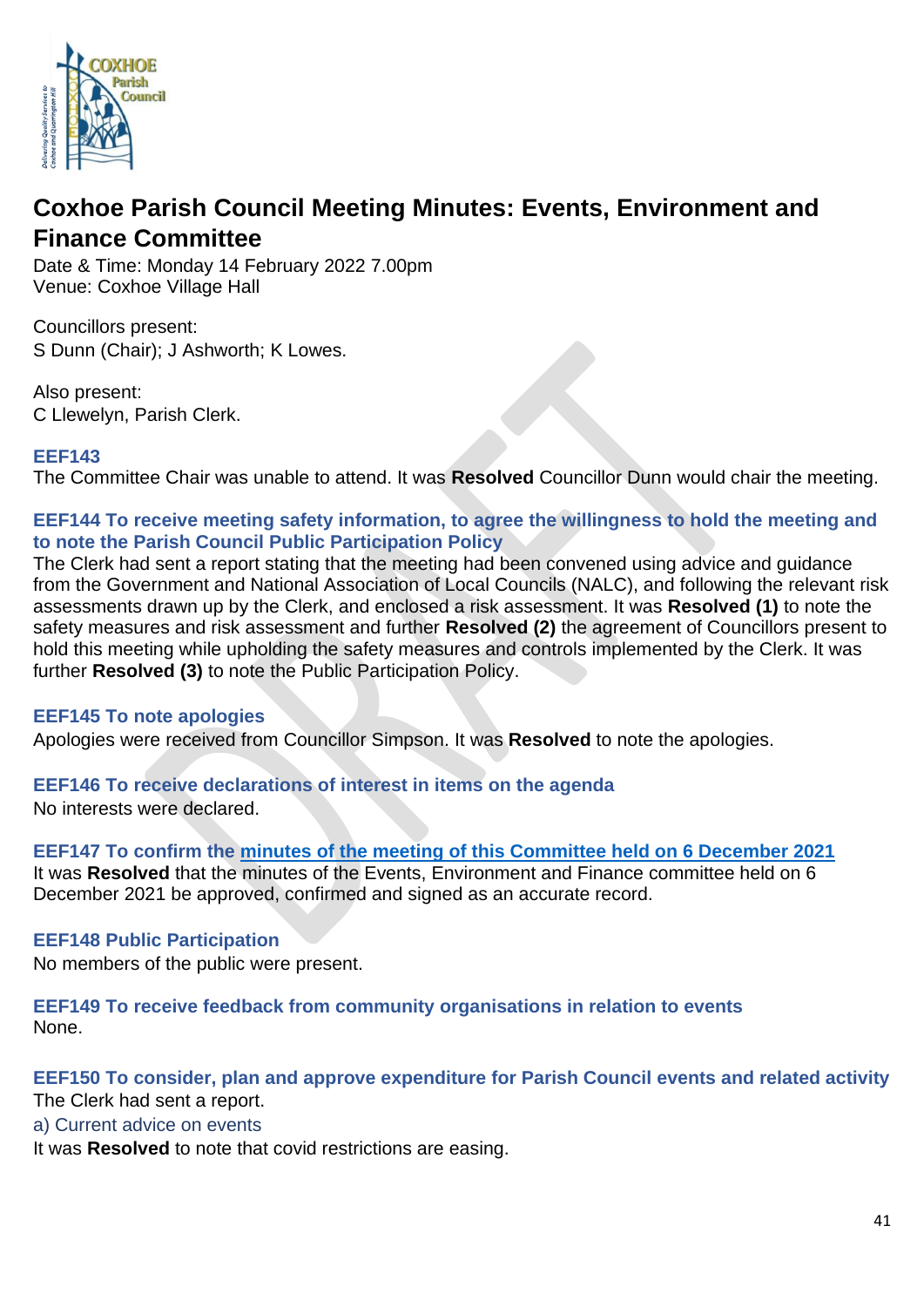# b) To consider activity to mark Pride month 2022

The following were **Resolved**:

**(1)** the Clerk to purchase a Pride flag to be flown on the date of Durham Pride.

**(2)** the Clerk to arrange an online meeting if possible with representative(s) from Durham Pride to seek information about Pride date(s) and how they may be wishing to work with Parish Councils.

# c) To agree plans for events to mark the Queen's Platinum Jubilee in 2022

The Clerk has discussed the family picnic event on Friday 3 June 2022 with Active Life Centre and with Coxhoe History Group.

For the event on 3 June 2022 it was **Resolved**:

**(1)** the Clerk to seek to work in partnership with Active Life and contract services if needed for the event.

**(2)** the Clerk to contact the Scouts to see if they would like to be involved.

- **(3)** to seek a climbing wall contact from the Scouts.
- **(4)** to ask the Youth Clubs to plan activities such as traditional games, treasure hunts and quizzes.
- **(5)** to arrange face painting if possible.
- **(6)** to ask for donations from the public during the event.
- **(7)** to arrange catering including coffee, doughnuts and sweets and an ice cream van if possible.

**(8)** to ask the History Group to put their ideas in place.

**(9)** to use volunteers as stewards for the event.

**(10)** to book the first aid at the quoted cost.

**(11)** to discuss toilet requirements with Active Life.

**(12)** the Chair will assist with the speaker and power for some announcements and potentially music.

**(13)** the Clerk to seek to work with Quarrington Hill Community Centre and Quarrington Hill Councillors for an event at Quarrington Hill.

**(14)** the Clerk to make expenditure within budget for events.

For the Beacon Lighting on 2 June 2022 it was **Resolved**:

**(15)** to purchase two beacons at the quoted cost, one for each village.

**(16)** to work with Coxhoe Village Hall to provide refreshments before the beacon lighting at 9.15pm.

**(17)** to investigate whether the Men's Choir would sing a hymn that has been written for the Platinum Jubilee if publicly available.

**(18)** the beacon to be lit in the Memorial Garden.

**(19)** the Clerk to seek to work with Quarrington Hill Community Centre and Quarrington Hill Councillors for an event at Quarrington Hill.

It was further **Resolved (20)** the report sent by the Clerk was noted.

# d) To agree planning for Merchant Navy Day 2022

# The following were **Resolved**:

**(1)** to note the event in the Chronicle and on the website.

**(2)** to appeal for people who are or have been with the Merchant Navy to be involved.

**(3)** to arrange a flag raising event with a short speech followed by refreshments on the day.

**(4)** to ask Scouts to be involved with the event.

# e) To approve planning for the Fireworks Display planned for November 2022

It was **Resolved (1)** to note the report and update provided by the Clerk. It was further **Resolved (2)** to approve the Clerk to begin the organisation ready for delivery of the event, and to confirm contractors.

# f) To approve planning to mark Remembrance in Coxhoe Parish in 2022

It was **Resolved** to note that the Clerk will submit the Safety Advisory Group for this event and Officers are contacting organisations for the knitted poppy display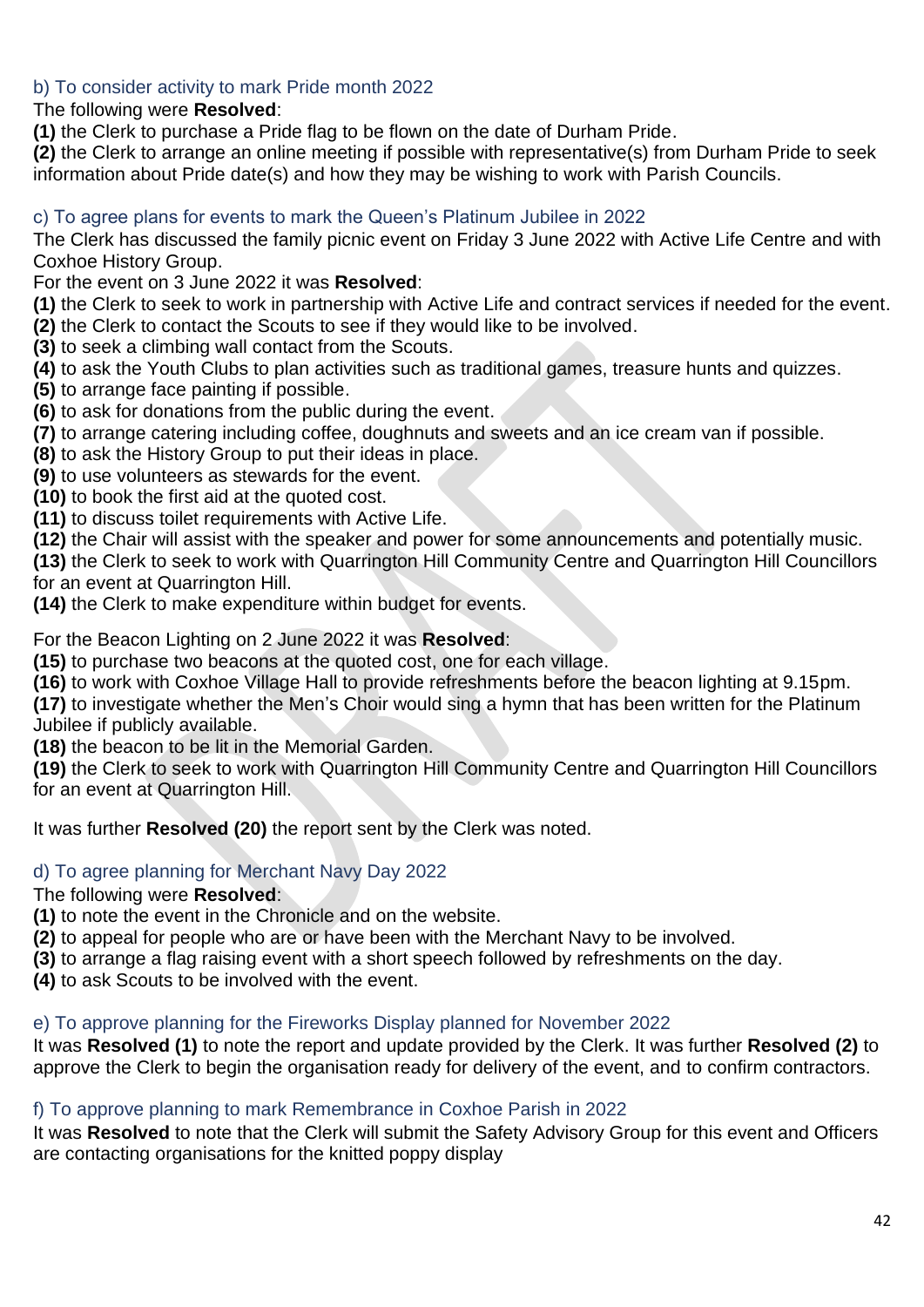g) To review the Christmas event held in November 2021 and plan for a Christmas event in 2022 The following were **Resolved**:

- **(1)** to note that a review of the November 2021 event has already taken place.
- **(2)** to seek a back up plan for the 2022 event perhaps in the Village Hall car park.
- **(3)** the Clerk to investigate matting or similar for the grass, to enable it to be used in poorer weather.
- **(4)** to arrange refreshments, booking the gin bar if possible.

#### h) To approve a publicity programme for events

The Clerk had sent a publicity programme for events. It was **Resolved** this was noted.

#### i) To approve purchase of resources and sources of advice on events

It was **Resolved (1)** to approve the purchase of an annual subscription to the Purple Guide for events.

It was **Resolved (2)** to note the report on events sent by the Clerk.

# **EEF151 To consider the Council's budget**

The Clerk had sent documents.

a) 2021 to 22

It was **Resolved** to note the budget document and the budget notes.

#### b) 2022 to 23

The Clerk had brought a five year budget document which she intends to place on future agendas, which will assist the Committee with planning and identifying reserves.

It was **Resolved** to note the budget document for 2022 to 23 and the corresponding budget notes.

# **EEF152 Review activity and agree expenditure in the parish in relation to the environment**

The Clerk had sent a report.

#### a) King's Wood

There was no further update on this item which was discussed at the recent full Council meeting.

# b) Coxhoe Churchyard

#### The following were **Resolved**:

**(1)** to make the public aware of ideas, ambitions and plans for the Churchyard so people are aware the parish has ambitions to improve it but also to note that it will be expensive and need to be saved for. **(2)** the Clerk to make further enquiries about the need for lamppost inspections and to arrange these if required.

**(3)** the Clerk to talk to the Church about headstone testing.

#### c) Shaun Henderson Memorial Sports Ground

It was **Resolved (1)** to note that resolutions were recently made at the full Council meeting, and **(2)** to arrange a meeting with Coxhoe United.

#### d) Land at Commercial Road, Prospect Place, Coxhoe

There was no further update on this item which was discussed at the recent full Council meeting.

# e) Bower Court Village Green

It was **Resolved (1)** to note that resolutions were made at the Council's ordinary meeting. It was **Resolved (2)** that as residents were informed and involved about this being a wildflower area, the Clerk